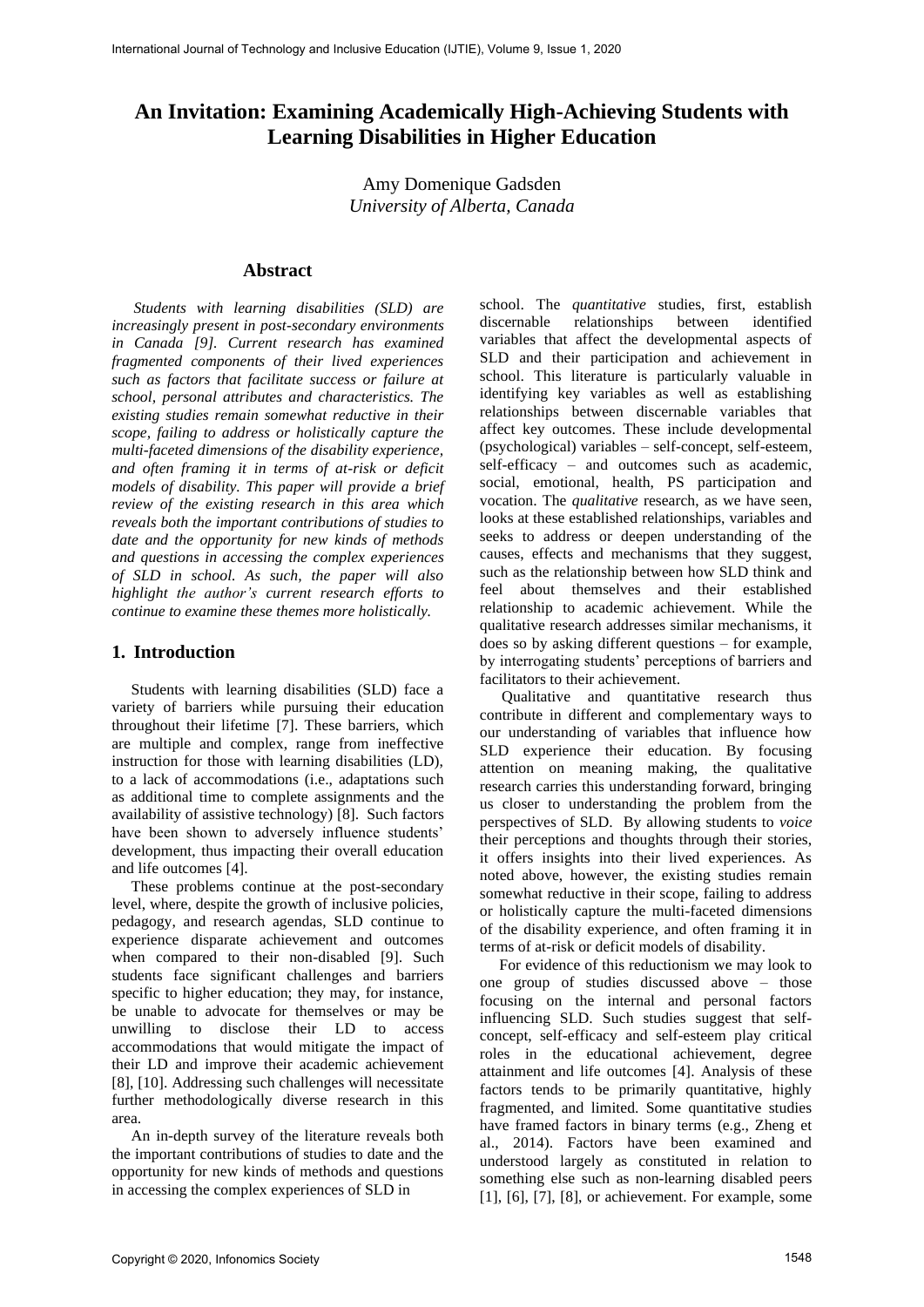scholars have associated academic self-concept with grade point average, thus limiting their questions to the relationship between self-perceptions of ability and its influence on achievement [7], [10]. Collectively, these actions result in scholarship that offers a relatively distilled portrait of the internal factors.

# **2. A New Approach: Interpretive Case Study**

 What needs to be developed, therefore, is a more in-depth, sophisticated understanding that extends beyond the normative attributes and perspectives of students to comprehend who they are as a *whole* – human beings. In my research to date, I endeavor to achieve this via interpretive case study informed by philosophical hermeneutics. The goal, as in other such studies, is to develop an understanding of how individuals experience and construct their world [5]. It is my intention to transform my understanding of the participants' experiences through dialectical engagement with participants and through identifying whole-part relationships. This interpretive approach will allow for a deep insight into the "complex world of lived experience from the point of view of those who live it" [13].

 In so doing, I seek to discern key patterns and themes to develop a holistic understanding of highachieving SLD and their experiences in school. This holistic understanding has the potential to inform decisions regarding practices, pedagogy and policies, which may ultimately improve the participation of SLD in higher education – thus helping them to improve their achievement and reach their full potential. Accordingly, to address these questions, I am conducting an interpretive inquiry (specifically, a qualitative interpretive case study) guided by hermeneutics [1], [5]. This involves interviewing two female and one male academically high-achieving university students who self-identify with LD. I am developing a case study for each student before studying similarities and differences within and among the four cases. To develop the case studies, I am using the format suggested by Ellis [3]: a) an introduction or narrative portrait that offers a holistic sense of the person; b) an introduction to the site(s) – i.e., the programs, institutions, times and places – in which the students' experiences occurred; c) examples of these experiences; and d) the participant's expressed views about the experiences. The interviews include four clusters of open-ended questions on the following topics to invite other memories and ideas for the participants to share: a) their lives in general; b) their earlier years; c) their earlier school experiences from kindergarten through grade 12; and d) their university experience. In a second follow-up interview the participants will be

invited to say more about the experiences or ideas mentioned in the first interview.

 The case studies are interpretive in emphasis [5]. This means that I am making sense of the data in part by using my preconceptions and pre-understandings, and I am using my own judgement to evaluate and improve upon the interpretations [1]. This will be a rigorous process guided and informed by key ideas and metaphors in hermeneutics. These include the identification of whole-part relationships (that is, gaining a clear understanding of the co-constituted inter-relationship between the individual and their world) [6]; heightened attention to language and discourse communities (that is, the political and historical context in which the individuals speak) [2]; and the use of the hermeneutic circle in interpretation (that is, making initial sense of the data in light of one's own interpretive framework, and later reexamining the data for gaps, inconsistencies and contradictions). Based on this analysis, I will produce a holistic account of each participant's experience in school that offers insights into the complexity of that experience, uncovering richly nuanced data that have never been accessed before.

 The significance of this research lies in advancing our understanding of high-achieving students with learning disabilities in post-secondary education. Accessing the voices of these students will provide unique insight into the friction between policy, practice, and lived experience. This understanding can inform and enhance decisions regarding practices, pedagogy and policies to enable students with learning disabilities to fully participate in higher education and improve their achievement.

# **3. Building Qualitative Foundations: A Call for Diversity**

 The work of the researcher is only one small contribution to a field of study in need of methodologically diverse approaches for the examination of academically high-achieving SLD. These approaches should also be sensitive to who these individuals are – their educational and occupational profiles, aspects of their identity and the contexts in which they live.

### **3.1. Methodological diversity**

While the diversity of methods is important, there are approaches that would be more productive in this context or for achieving the goals of rich, in-depth understanding of the experiences of SLD. In the case of ethnography or grounded theory, while these approaches are valuable in other contexts, there are arguably not optimal for the stated aims and objectives of understanding SLD. These two approaches can potentially produce a homogeneous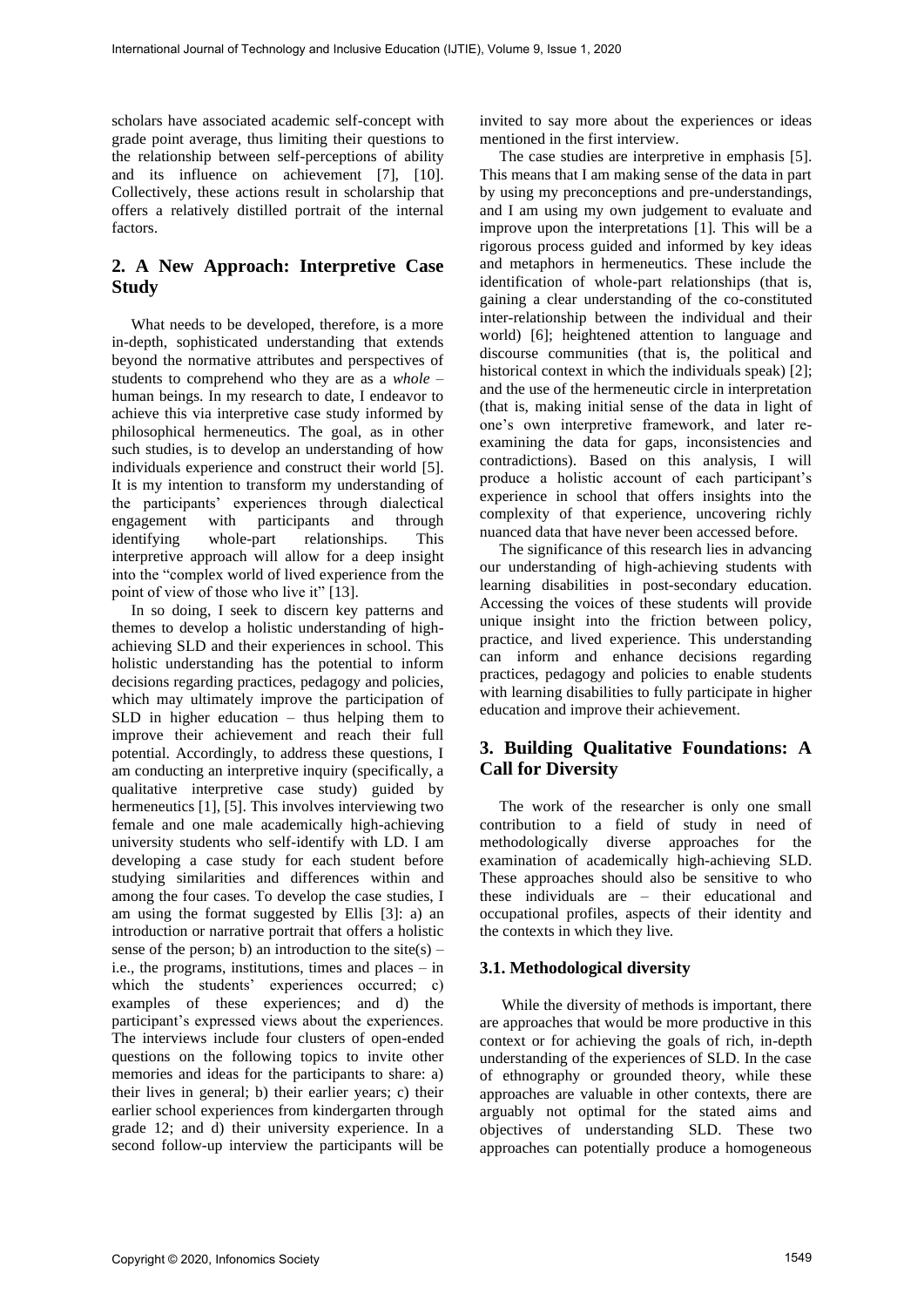view or understanding of SLD which may contribute to labelling and stigmatization, and to ineffective teaching, assessment and accommodations.

 By contrast, other qualitative approaches may be better suited to access the depth and complexity of these individuals which is absent in the existing research. Interpretive approaches involve learning about the thoughts and experiences that inform human action [2]. The researcher's purpose is to work holistically to learn the thinking, feeling and the intent or meaning behind another's actions and in so doing, "come to see how their thoughts and behaviour are reasonable and coherent". Accordingly, Ellis [2] notes, the aim of interpretive research is to "develop new insight or new learning that transforms the researcher's understanding such that he or she can think more richly and act more usefully in relation to the problem or question studied". As such, the researcher uses key ideas about interpretive inquiry and in this case, those from hermeneutics, to contribute to the ongoing development and transformation of the researcher's understanding of the experiences of others and how they make meaning and sense of their lives. Interpretive case study, as described above, is one such interpretive approach.

### **3.2. Contextual diversity**

This refers to different situations in which persons with LD find themselves. Contextual diversity could include, however, is not limited to national and or provincial contexts in which institutions are located, local discourses, institutional policy and makeup (e.g., secular versus religious), and elite schools versus non-research-based institutions. Are these problematic? Context thus can impact how LD are conceived of, responded to, accommodated, and how people interact with SLD. Consequently, this contributes to how meaning and significance is ascribed by those with LD.

### **3.3. Intersectional diversity**

Intersectional diversity encompasses different aspects of identity that might influence or inform both the context and the ways in which SLD experience and make meaning from their lives. These aspects can include gender expression, religion, community, occupation, sex, culture, age, socioeconomic status, familial education, and ethnicity. Such rich dimensions of identity have the potential to mediate lived experience, meaning, and significance for SLD.

 By addressing these new forms of diversity with new, focused research that will ask questions that have not been asked before regarding the experiences, thoughts, feelings, meaning and significance of SLD, such endeavors have the

potential to offer new insights that can be used to inform legislation, policy and practice.

## **4. References**

[1] Chapman, J.W., (1988). Cognitive-motivational characteristics and academic achievement of learning disabled children: A longitudinal study. *Journal of Educational Psychology, 80*(3), 357-365.

[2] Ellis, J. L. (1998). The teacher as interpretive inquirer. Teaching from understanding: Teacher as inquirer, J. L. Ellis, ed. New York: Garland Publishing, pp. 1–14.

[3] Ellis, J. (2006). Researching children's experiences hermeneutically and holistically. Alberta Journal of Educational Research, 52(3), 111-126.

[4] Ellis, J. (2009). Interpreting results. In A.J. Mills, G. Durepos, & E. Weibe (Eds.), Encyclopedia of case study research (pp. 484-486). Thousand Oaks, CA: Sage.

[5] Goldberg, R., Higgins, E., Raskind, M., & Herman, K. (2003). Predictors of success in individuals with learning disabilities: A qualitative analysis of a 20-year longitudinal study. Learning Disabilities Research and Practice, 18(4), 222-236. http://dx.doi.org/10.1111/1540-5826.00077

[6] Heiman, T., & Precel, K. (2003). Students with learning disabilities in higher education: Academic strategies profile. *Journal of learning disabilities*, *36*(3), 248-258.

[7] Heyman, W. B. (1990). The self-perception of a learning disability and its relationship to academic selfconcept and self-esteem. *Journal of Learning Disabilities*, *23*(8), 472-475.

[8] Lackaye, T., Margalit, M., Ziv, O., & Ziman, T. (2006). Comparisons of self‐efficacy, mood, effort, and hope between students with learning disabilities and their non‐LD‐matched peers. *Learning Disabilities Research & Practice*, *21*(2), 111-121.

[9] Merriam, S. (1998). Case studies as qualitative research. In S. B. Merriam, Qualitative research and case study applications in education (pp. 26–43). San Francisco, CA: Jossey-Bass Publishers.

[10] Murray, C., & Wren, C.T. (2003). Cognitive, academic, and attitudinal predictors of the grade point averages of college students with learning disabilities. *Journal of Learning Disabilities, 36*, 407-415.

[11] Patterson, M. E., & Williams, D. R. (2002). Collecting and analyzing qualitative data: Hermeneutic principles, methods, and case examples. Champaign, IL: Sagamore Publishing.

[12] Paul, S. (2000) Students with disabilities in higher education: a review of the literature, College Student Journal, 34, 200–210.

[13] Schwandt, T. A. (2003). Three epistemological stances for qualitative inquiry: Interpretivism,